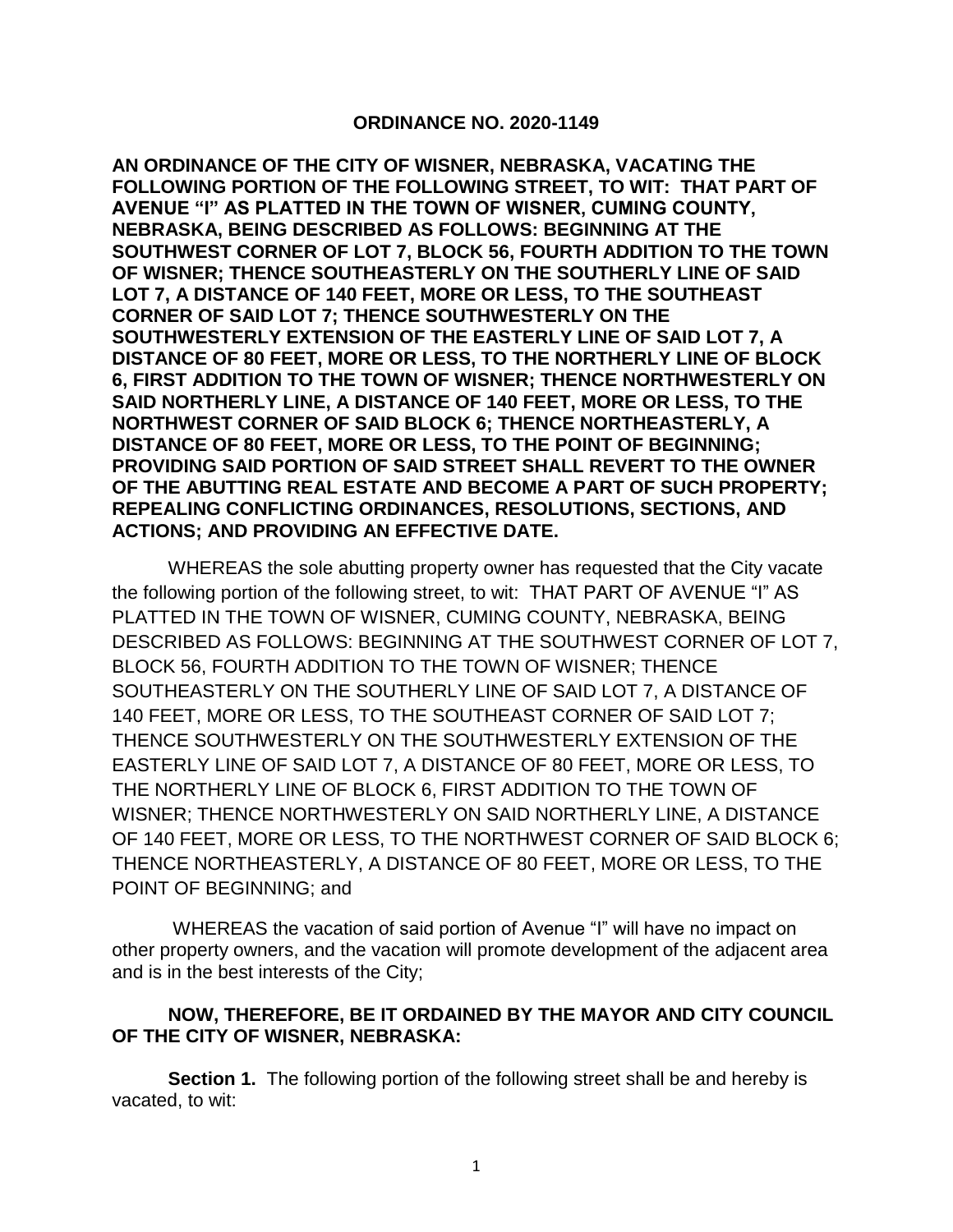THAT PART OF AVENUE "I" AS PLATTED IN THE TOWN OF WISNER, CUMING COUNTY, NEBRASKA, BEING DESCRIBED AS FOLLOWS: BEGINNING AT THE SOUTHWEST CORNER OF LOT 7, BLOCK 56, FOURTH ADDITION TO THE TOWN OF WISNER; THENCE SOUTHEASTERLY ON THE SOUTHERLY LINE OF SAID LOT 7, A DISTANCE OF 140 FEET, MORE OR LESS, TO THE SOUTHEAST CORNER OF SAID LOT 7; THENCE SOUTHWESTERLY ON THE SOUTHWESTERLY EXTENSION OF THE EASTERLY LINE OF SAID LOT 7, A DISTANCE OF 80 FEET, MORE OR LESS, TO THE NORTHERLY LINE OF BLOCK 6, FIRST ADDITION TO THE TOWN OF WISNER; THENCE NORTHWESTERLY ON SAID NORTHERLY LINE, A DISTANCE OF 140 FEET, MORE OR LESS, TO THE NORTHWEST CORNER OF SAID BLOCK 6; THENCE NORTHEASTERLY, A DISTANCE OF 80 FEET, MORE OR LESS, TO THE POINT OF BEGINNING.

**Section 2.** Title to the foregoing portion of said street shall revert to the owner of the abutting real estate, one-half on each side thereof, and become a part of such property.

**Section 3.** No method or procedure for ascertaining special damages to abutting property owners due to the vacating of the foregoing portion of said street is established, as the sole abutting property owner has requested the vacation and acknowledges it suffers no damages due to the vacating of the foregoing portion of said street. The owner of each side of the vacated portion of the street is identical.

**Section 4.** Notwithstanding the terms and provisions of this Ordinance, the City shall retain the right to maintain, operate, repair, and renew public utilities existing at the time title to the property is vacated, and there is reserved to the City, any public utilities, and any cable television systems the right to maintain, repair, renew, and operate water mains, gas mains, pole lines, conduits, electrical transmission lines, sound and signal transmission lines, and other similar services and equipment and appurtenances, including lateral connections or branch lines, above, on, or below the surface of the ground that are existing as valid easements at the time title to the property is vacated for the purposes of serving the general public or the abutting properties and to enter upon the premises to accomplish such purposes at any and all reasonable times. *See* Neb. Rev. Stat. § 17-558 (Cum. Supp. 2018).

**Section 5.** Any other ordinance, resolution, section, or action passed and approved prior to the passage, approval, and publication or posting of this Ordinance and in conflict with its provisions is hereby repealed.

**Section 6.** This Ordinance shall take effect and be in full force from and after its passage, approval, and publication or posting as required by law.

**Section 7.** Within thirty (30) days after the effective date of this Ordinance, the City Clerk shall cause a certified copy of it to be filed with the Register of Deeds of Cuming County, Nebraska, to be indexed against all affected lots, to wit: All Lots within